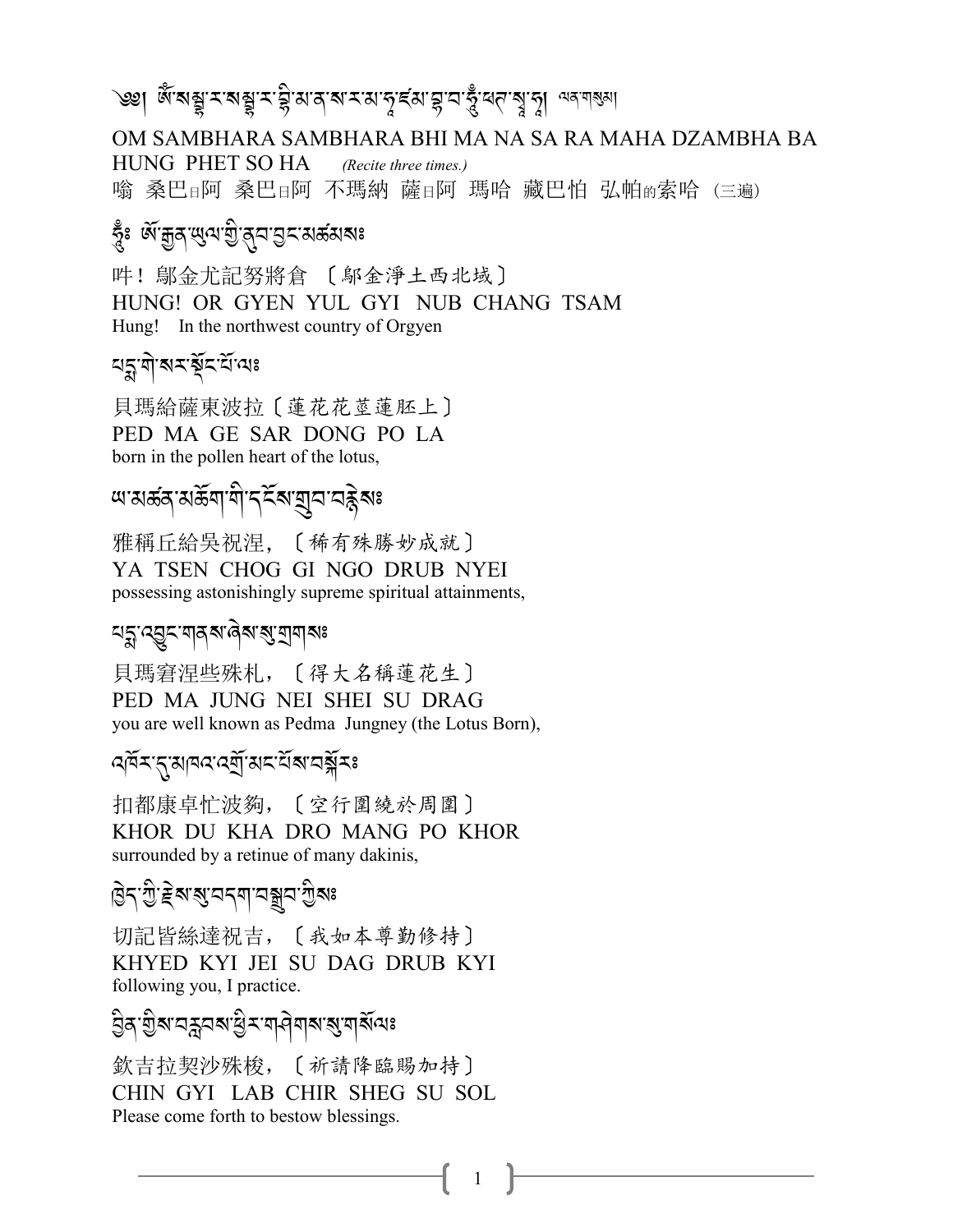ম্ৰ'-মুম্ম <sub>ই</sub>ষ্টু A continued at the continued of the continued of the continued of the continued of the continued of the continued of the continued of the continued of the continued of the continued of the continued of the continued of the A*-*>:

咕嚕貝瑪絲地吽 (三遍) GURU PEDMA SIDDHI HUNG Oh Guru Padma, bestow siddhis upon me!

়। এনস্তুন ৰামৰ ন্যান ৰামৰ ন্যানকৰ মি'ৰাজ্য ষ্ট্ৰন মি'ৰাস্তুশ বৰ্জন মেছন নিম্নী ৰাজ্য প্ৰস্তুত্ত্ব। J 將球森巴 森巴欽波 薩儀念波拉 相擦羅 切朵 加思起哦 〔頂禮供養皈依大願地藏王菩薩〕 CHANG CHUB SEM PA SEM PA CHEN PO SA YI NYING PO LA CHAG TSAL LO CHOD DO KYAB SU CHI-O I pay homage, make offerings and take refuge in the Bodhisattva Mahasattva Sayi Nyingpo. *5*B *3-*SR*-5*B *3-*SR,*4*B*3- 5*B *3-*SR,A*-*!*-F-5*B *3-*SR,*2-! -<-5*B *3-*SR,*A- 3-2-<-5*B *3-*SR,*2-<-5*B *3-*SR,*2-* ङ रुद्धियाङ्ग्। <mark>अ</mark>स्पाङ्ग्याङ्ग्रा इक्षाङ्ग्रा बान्ने वाङ्ग्याङ्ग्या बान्ने अलाङ्ग्याङ्ग्या विञ्चास्यानावाङ्ग्य ই।. *রি.* রাজ্ঞ, ইন্ট প্রার্থ, প্রার্থ, ইন্ট্রার্থ, প্রার্থ, ইন্ট্র্স, ইন্ট্র্স, ইন্ট্র্স, ব্রাট্র্স, ব্রাই, রা *5*B *3-*SR,>*-*? A*-+-=-3-2- 5*B *3-*SR,*2* A*- A-S-?*R*-+-3-@* J*- =*J,*.-3-2* J*-;-3-2*J,*4*N*-?*J,*4*N*-2-?* A*- =*J,e A*-=* J*-*ধর্যাশামন্থা নুমঘন্ট্রটা *দৃষ*ামন্ত্রা ঘামর্স্কুন্তন্ত্রী জামনুষী শ্বন্ধা রূর্ত্তর্থ দ্বী J*-*લુ. <mark>આ જ્ઞાત્રાટે કે હોટા કર્યાણ</mark>ે હતી. કાર્યક્રન્ટા કર્યાત્રાની *પ્રત્યાન*ું કો જ્ઞાત્રાનું જ્રાની જ્ J J *< -I -<*J,*2-<-I -<*J,*!* A*-+- >-3-3-=*J,*+*R*/-I* J*-+*R*/-I*J,*+*R*/-*\$*-=*J,@*-*<*-*@*-*<*-*@*-*<,!*-=*R*-*!R*-3 -=*J,*3 -<* A*-+*R, N A<br>A A<br>A<br>A A J *3* J*-<* A*-+*J,S*-/-*K*-+*,*@-<- # -3-<* J*-3*,@*-*<*-*@*-*<,

曾波曾波. 增曾波. 阿噶卡曾波. 巴噶日曾波. 阿瑪巴日曾波. 巴日曾波. 巴字日曾波. 阿若噶曾波. 達瑪曾波. 薩爹巴曾波. 薩爹泥哈拉曾波. 補巴 若噶夏巴曾波.哦巴夏瑪曾波. 那亞那曾波.站假薩瑪莫涅染那曾波. 假那曾 波. 補刻瑪巴日亞曾波. 夏絲達拉瑪巴曾波. 補阿扎所大瑪嘿列. 大瑪别. 亞瑪别. 雜扎色. 雜扎巴絲列. 及列菩列.噶日巴. 巴日巴熱爹. 哈色熱扎 日别. 巴熱雜染巴那達涅. 阿日達涅. 怕那日. 雜雜雜雜. 湖列木列.阿卡 達塔格别. 塔噶可羅. 塔哈熱塔哈熱. 麼列瑪爹. 南爹個列麼列. 昂個字 達别. 阿熱接熱. 巴日接熱. 各達夏瑪瑪列. 吨接吨接. 吨古列. 護日護日 護日. 各落朵麼列. 滅日朵.滅日爹.伴那達大. 哈日卡瑪熱瑪. 護日護日,

TSIM BHO. TSIM BHO . TSIM TSIM BHO. A KA KA TSIM BHO. BA KA RA TSIM BHO. A MA BA RA TSIM BHO. BA RA TSIM BHO. BA TSI RA TSIM BHO. A RO GA TSIM BHO. DHARMA TSIM BHO. SA TE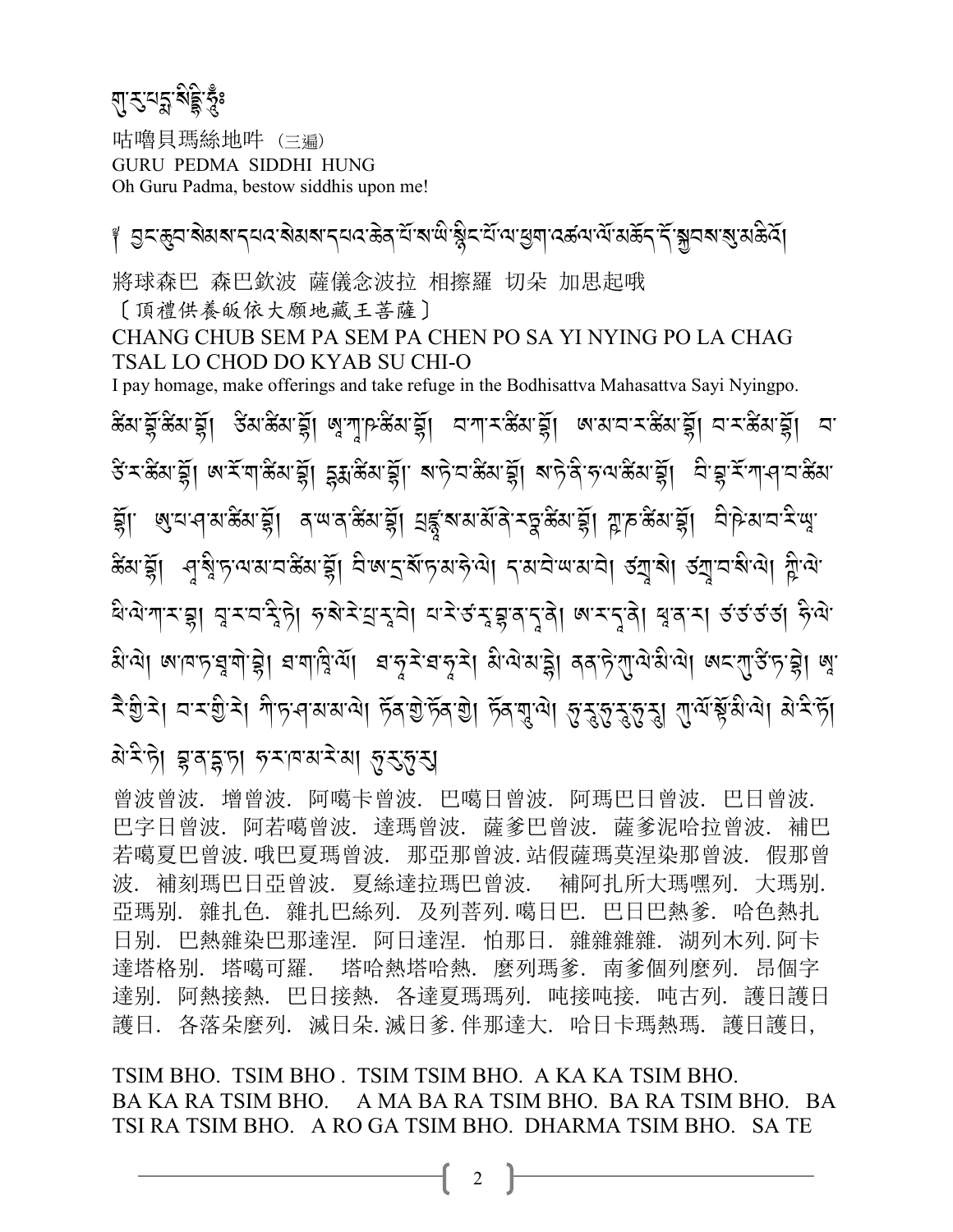BA TSIM BHO. SA TE NI HA LA TSIM BHO. BI BA RO KA SHA BA TSIM BHO. U PA SHA MA TSIM BHO. NA YA NA TSIM BHO. PRA JNA SA MA MO NE RAT NA TSIM BHO. KYA NA TSIM BHO. BE KE MA BA RI YA TSIM BHO. SHA SI TA LA MA BA TSIM BHO. BI A DRA SO TA MA HE LE. DA MA BE YA MA BE. TSATRA SE. TSATRA BA SI LE. KYI LE PI LE KA RA BHA. BA RA BA RI TE. HA SE RE TRA RA BE. PA RE TSA RA. BHA NA DA NE. A RA DA NE. PA NA RA. TSA TSA TSA TSA . HI LE MI LE. A KHA TA TA GE BE. TA GA KHI LO. TAHA RE TAHA RE. MI LE MA DHE. NAN TE KU LE MI LE. ANG KU TSI TA BHE. A RE GYI RE. BA RA GYI RE. KU TA SHA MA MA LE. TON GYE TON GYE. TON GU LE. HURU HURU HURU. KU LO STO MI LE. ME RI TOME RI TE. BA AN DHA TA. HA RA KHA MA RE MA. HU RU HU RU.

?*.\$*J*-2}*R*-/*A,

迴向文:Dedication of Merit

মৰ্মন ৰেমৰা বেনী জ্ঞানৰ স্বৰাস প্ৰান্ন কৰি সম্পৰ্ক স্বৰা বিদ্যালয় কৰি সম্পৰ্ক স্বৰা বিদ্যালয় কৰি সম্পৰ্ক স্ব<br>বিদ্যালয় স্বৰাজ্য স্বৰাজ্য স্বৰাজ্য স্বৰাজ্য স্বৰাজ্য স্বৰাজ্য স্বৰাজ্য স্বৰাজ্য স্বৰাজ্য স্বৰাজ্য স্বৰাজ্য স

所囊得以它見色巴泥〔此褔已得一切智〕 SOD NAM DI YI THAM CHED ZIG PA NYID By this merit, through the nature of complete omniscience,

ৰ্ঘনন্দ্ৰশ্বৰীৰ স্মৰাজ্যৰ বিধিয়া । J A Contractor

脱涅泥比扎囊旁切將〔摧伏一切過患敵〕 THOB NEI NYE PAY DRA NAM PHAM CHEI SHING and the total defeat of all negative forces,

श्चे:ब्रात्र:अर्जुद्धात्र्याली ।<br>अन्य

接噶拿起巴龍出巴以〔生老病死猶波濤〕 KYE GA NA CHI BA LAB THRUG PA YI from the turbulent waves of birth, old age, sickness, death,

ৰ্থিব'ন্দ্ৰস্থপুৰ্য্য প্ৰমাণ পৰি স্থিতি স্থিতি স্থিতি স্থিতি স্থিতি স্থিতি স্থিতি স্থিতি স্থিতি স্থিতি স্থিতি <br>ৰাজ্য স্থিতি স্থিতি স্থিতি স্থিতি স্থিতি স্থিতি স্থিতি স্থিতি স্থিতি স্থিতি স্থিতি স্থিতি স্থিতি স্থিতি স্থিত

色比錯里捉瓦着瓦修〔願度有海諸有情〕 SID PAY TSO LEI DRO WA DROL WAR SHOG this ocean of existence, may all beings be set free !

ক্ৰম'ন্<sup>য্ৰমে</sup>ন্নৰ'ৰ্মৰ'ৰীৰ'ম'ৰ্ম' | .<br>.

將巴把卧急達親巴當 〔文殊師利勇猛智〕 JAM PAL PA WÖ JI TAR KHYEN PA DANG Dedicate following the Bodhisattvas